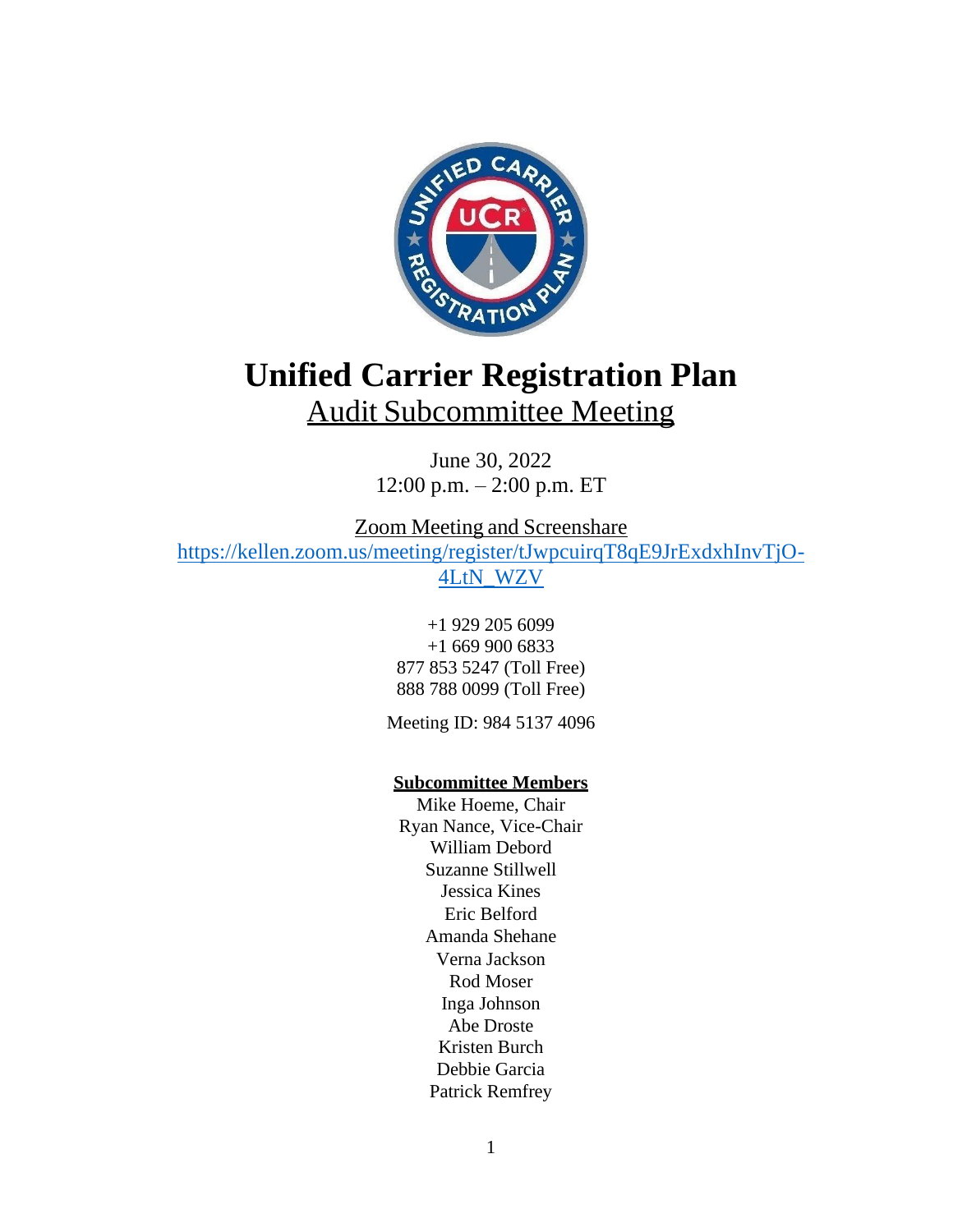#### **UNIFIED CARRIER REGISTRATION PLAN AUDIT SUBCOMMITTEE MEETING June 30, 2022**

### **AGENDA**

# **I. Call to Order** – UCR Audit Subcommittee Chair The UCR Audit Subcommittee Chair will welcome attendees, call the meeting to order, call roll for the Audit Subcommittee, confirm whether a quorum is present, and facilitate self-introductions.

#### **II. Verification of Publication of Meeting Notice** – UCR Executive Director

The UCR Executive Director will verify the publication of the meeting notice on the UCR website and distribution to the UCR contact list via e-mail followed by the subsequent publication of the notice in the *Federal Register*.

## **III. Review and Approval of Subcommittee Agenda and Setting of Ground Rules –** UCR Audit **S**ubcommittee Chair

*For Discussion and Possible Audit Subcommittee Action* The agenda will be reviewed, and the Subcommittee will consider adoption.

#### Ground Rules

Subcommittee action only to be taken in designated areas on the agenda.

## **IV. Review and Approval of Subcommittee Minutes from the April 14, 2022 Meeting** – UCR Audit Subcommittee Chair

*For Discussion and Possible Subcommittee Action*

Draft minutes from the April 14, 2022 Subcommittee meeting via teleconference will be reviewed. The Subcommittee will consider action to approve.

# **V. Additional Compliance Evaluation Tools for the Annual State Audit Progress Report –** UCR Audit Subcommittee Chair

*For Discussion and Possible Subcommittee Action*

The UCR Audit Subcommittee Chair will lead a discussion regarding the current evaluation process for the participating states' audit programs as required by the UCR Agreement. The Subcommittee will discuss options to require states to review and close all bracket 5 and 6 unregistered motor carriers. The Subcommittee may take action to approve and recommend to the UCR Board such requirement as discussed by the Subcommittee.

## **VI. Potential revisions to the UCR Handbook –** UCR Audit Subcommittee Chair and UCR Executive **Director**

#### *For Discussion and Possible Subcommittee Action*

The UCR Audit Subcommittee Chair and UCR Executive Director will lead a discussion regarding potential revisions and clarifications to the language in the UCR Handbook pertaining to the usage of the term "operated" as it relates to a motor carrier beginning operations. An update on other proposed revisions to the UCR Handbook will also be presented and discussed. The Subcommittee may take action to approve proposed revisions to the UCR Handbook and recommend the revisions to the UCR Board.